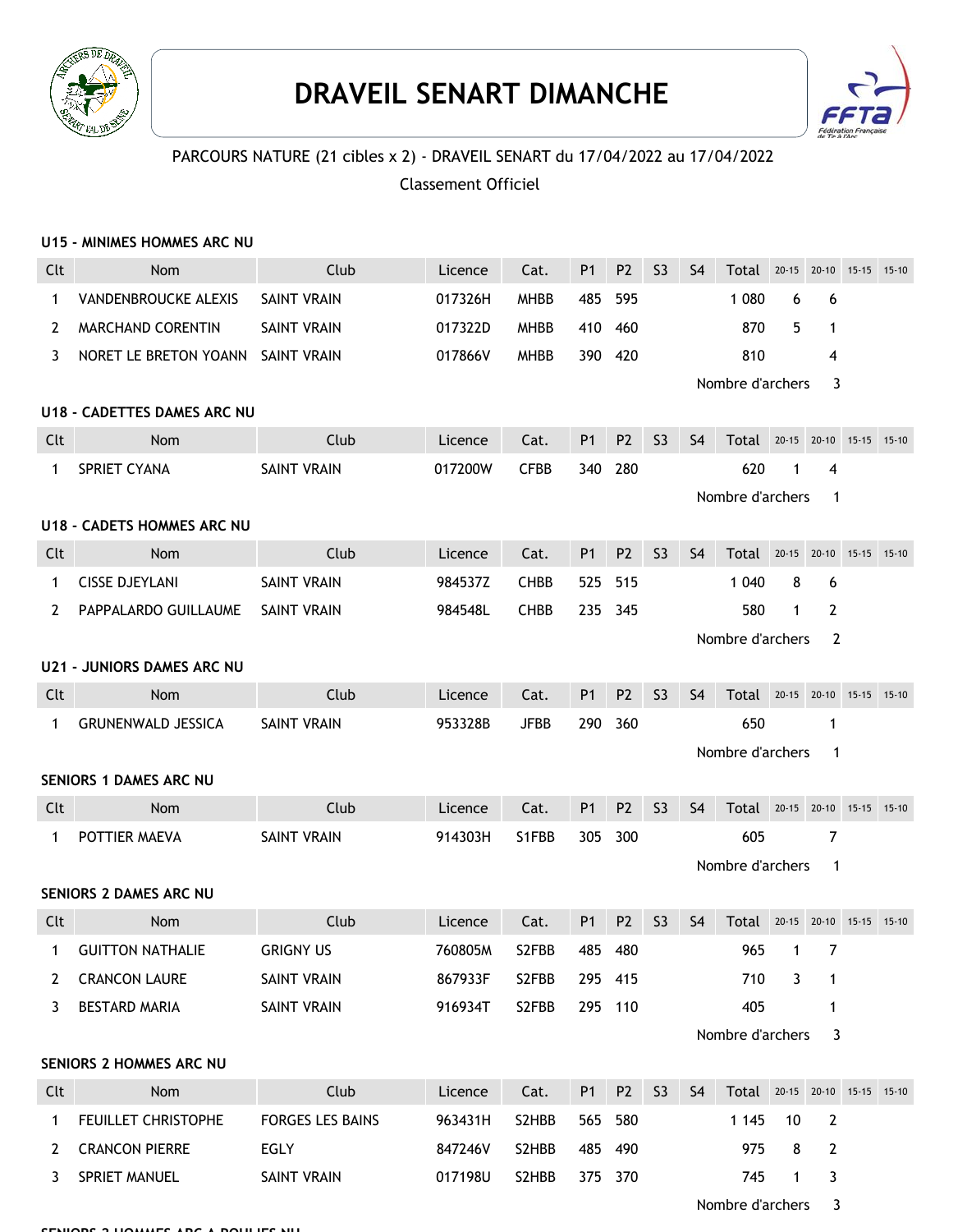| 1                                                     | <b>BERNARD FREDERIC</b>                                     | DRAVEIL SENART          | 815071X | S <sub>2</sub> HCO | 600            | 660            |                |                       | 1 2 6 0                       | 13          | 8            |           |           |
|-------------------------------------------------------|-------------------------------------------------------------|-------------------------|---------|--------------------|----------------|----------------|----------------|-----------------------|-------------------------------|-------------|--------------|-----------|-----------|
|                                                       | Nombre d'archers<br>-1<br>SENIORS 3 HOMMES ARC A POULIES NU |                         |         |                    |                |                |                |                       |                               |             |              |           |           |
| Clt                                                   | Nom                                                         | Club                    | Licence | Cat.               | <b>P1</b>      | P <sub>2</sub> | S <sub>3</sub> | <b>S4</b>             | Total                         | 20-15 20-10 |              | $15 - 15$ | $15-10$   |
| $\mathbf 1$                                           | PERES MICHEL                                                | DRAVEIL SENART          | 204894L | S3HCO              | 585            | 570            |                |                       | 1 1 5 5                       | 5           | 6            |           |           |
|                                                       |                                                             |                         |         |                    |                |                |                |                       |                               |             | -1           |           |           |
| Nombre d'archers<br><b>SENIORS 1 HOMMES ARC DROIT</b> |                                                             |                         |         |                    |                |                |                |                       |                               |             |              |           |           |
| Clt                                                   | Nom                                                         | Club                    | Licence | Cat.               | <b>P1</b>      | P <sub>2</sub> | 53             | S <sub>4</sub>        | Total 20-15 20-10 15-15       |             |              |           | $15-10$   |
| $\mathbf 1$                                           | <b>LAMBERT THOMAS</b>                                       | <b>FORGES LES BAINS</b> | 931282N | S1HAD              | 525            | 440            |                |                       | 965                           | 3           | 3            |           |           |
|                                                       |                                                             |                         |         |                    |                |                |                |                       | Nombre d'archers              |             | $\mathbf 1$  |           |           |
|                                                       | <b>SENIORS 2 HOMMES ARC DROIT</b>                           |                         |         |                    |                |                |                |                       |                               |             |              |           |           |
| Clt                                                   | Nom                                                         | Club                    | Licence | Cat.               | <b>P1</b>      | P <sub>2</sub> | <b>S3</b>      | S <sub>4</sub>        | Total                         | $20 - 15$   | $20 - 10$    | $15 - 15$ | $15 - 10$ |
| 1                                                     | <b>ALLEE ERIC</b>                                           | <b>VILLEMOISSON</b>     | 015734C | S2HAD              | 480            | 495            |                |                       | 975                           | 4           | 8            |           |           |
| 2                                                     | <b>CRIBLEZ PIERRE ALEXIS</b>                                | SAINT VRAIN             | 820103S | S2HAD              | 440            | 470            |                |                       | 910                           | 2           | 4            |           |           |
| 3                                                     | <b>VICTOR JOEL</b>                                          | <b>DRAVEIL SENART</b>   | 381938A | S2HAD              | 350            | 495            |                |                       | 845                           | 1           | 3            |           |           |
|                                                       |                                                             |                         |         |                    |                |                |                |                       | Nombre d'archers              |             | 3            |           |           |
|                                                       | SENIORS 3 DAMES ARC DROIT                                   |                         |         |                    |                |                |                |                       |                               |             |              |           |           |
| Clt                                                   | <b>Nom</b>                                                  | Club                    | Licence | Cat.               | <b>P1</b>      | P <sub>2</sub> | <b>S3</b>      | S <sub>4</sub>        | Total                         | $20 - 15$   | $20-10$      | 15-15     | $15-10$   |
| $\mathbf 1$                                           | <b>HAMARD SYLVIE</b>                                        | <b>DRAVEIL SENART</b>   | 764376U | S3FAD              | 410            | 440            |                |                       | 850                           | 2           | 4            |           |           |
|                                                       |                                                             |                         |         |                    |                |                |                |                       | Nombre d'archers              |             | -1           |           |           |
|                                                       | <b>SENIORS 3 HOMMES ARC DROIT</b>                           |                         |         |                    |                |                |                |                       |                               |             |              |           |           |
| Clt                                                   | Nom                                                         | Club                    | Licence | Cat.               | <b>P1</b>      | P <sub>2</sub> | <b>S3</b>      | S <sub>4</sub>        | Total 20-15 20-10 15-15 15-10 |             |              |           |           |
| 1                                                     | <b>FARGEAS J CLAUDE</b>                                     | SAULX LES CHARTREUX     | 222319B | S3HAD              | 560            | 535            |                |                       | 1 0 9 5                       | 6           | 5            |           |           |
| 2                                                     | <b>BERTOLOTTI PATRICE</b>                                   | DRAVEIL SENART          | 323046M | S3HAD              | 370            | 330            |                |                       | 700                           |             | 1            |           |           |
| 3                                                     | <b>LOYSON ALAIN</b>                                         | SAULX LES CHARTREUX     | 036114E | S3HAD              | 220            | 280            |                |                       | 500                           |             | 1            |           |           |
|                                                       |                                                             |                         |         |                    |                |                |                |                       | Nombre d'archers              |             | 3            |           |           |
|                                                       | <b>U21 - JUNIORS HOMMES ARC LIBRE</b>                       |                         |         |                    |                |                |                |                       |                               |             |              |           |           |
| Clt                                                   | Nom                                                         | Club                    | Licence | Cat.               | P <sub>1</sub> | P <sub>2</sub> | S <sub>3</sub> | S <sub>4</sub>        | Total 20-15 20-10 15-15 15-10 |             |              |           |           |
| 1                                                     | <b>CRANÇON JULIEN</b>                                       | SAINT VRAIN             | 847244T | <b>JHTL</b>        | 595            | 555            |                |                       | 1 1 5 0                       | 6           | 6            |           |           |
|                                                       |                                                             |                         |         |                    |                |                |                |                       | Nombre d'archers              |             | $\mathbf{1}$ |           |           |
|                                                       | <b>SENIORS 2 HOMMES ARC LIBRE</b>                           |                         |         |                    |                |                |                |                       |                               |             |              |           |           |
| Clt                                                   | Nom                                                         | Club                    | Licence | Cat.               | P <sub>1</sub> | P <sub>2</sub> | S <sub>3</sub> | S <sub>4</sub>        | Total 20-15 20-10 15-15 15-10 |             |              |           |           |
| 1                                                     | <b>CVEJIC ALEXANDRE</b>                                     | DRAVEIL SENART          | 877737M | S2HTL              | 705 715        |                |                |                       | 1 4 2 0                       | 32          | 3            |           |           |
| 2                                                     | <b>VIEL WOLFGANG</b>                                        | STE GENEVIEVE DES BOIS  | 217305B | S2HTL              | 675 705        |                |                |                       | 1 3 8 0                       | 28          | 5            |           |           |
|                                                       |                                                             |                         |         |                    |                |                |                | Nombre d'archers<br>2 |                               |             |              |           |           |
|                                                       | <b>SENIORS 3 HOMMES ARC LIBRE</b>                           |                         |         |                    |                |                |                |                       |                               |             |              |           |           |
| Clt                                                   | Nom                                                         | Club                    | Licence | Cat.               | P <sub>1</sub> | P <sub>2</sub> | <b>S3</b>      | S <sub>4</sub>        | Total 20-15 20-10 15-15 15-10 |             |              |           |           |
| 1                                                     | PETRUZZELLA VINCENT                                         | <b>FORGES LES BAINS</b> | 667197P | S3HTL              | 655 670        |                |                |                       | 1 3 2 5                       | 20          | 5            |           |           |
| 2                                                     | <b>QUINT JEAN-PIERRE</b>                                    | SAINT VRAIN             | 748790C | S3HTL              |                | 360 420        |                |                       | 780                           |             |              | 3         |           |
|                                                       |                                                             |                         |         |                    |                |                |                |                       | Nombre d'archers              |             | 2            |           |           |

## **SENIORS 1 HOMMES ARC CHASSE**